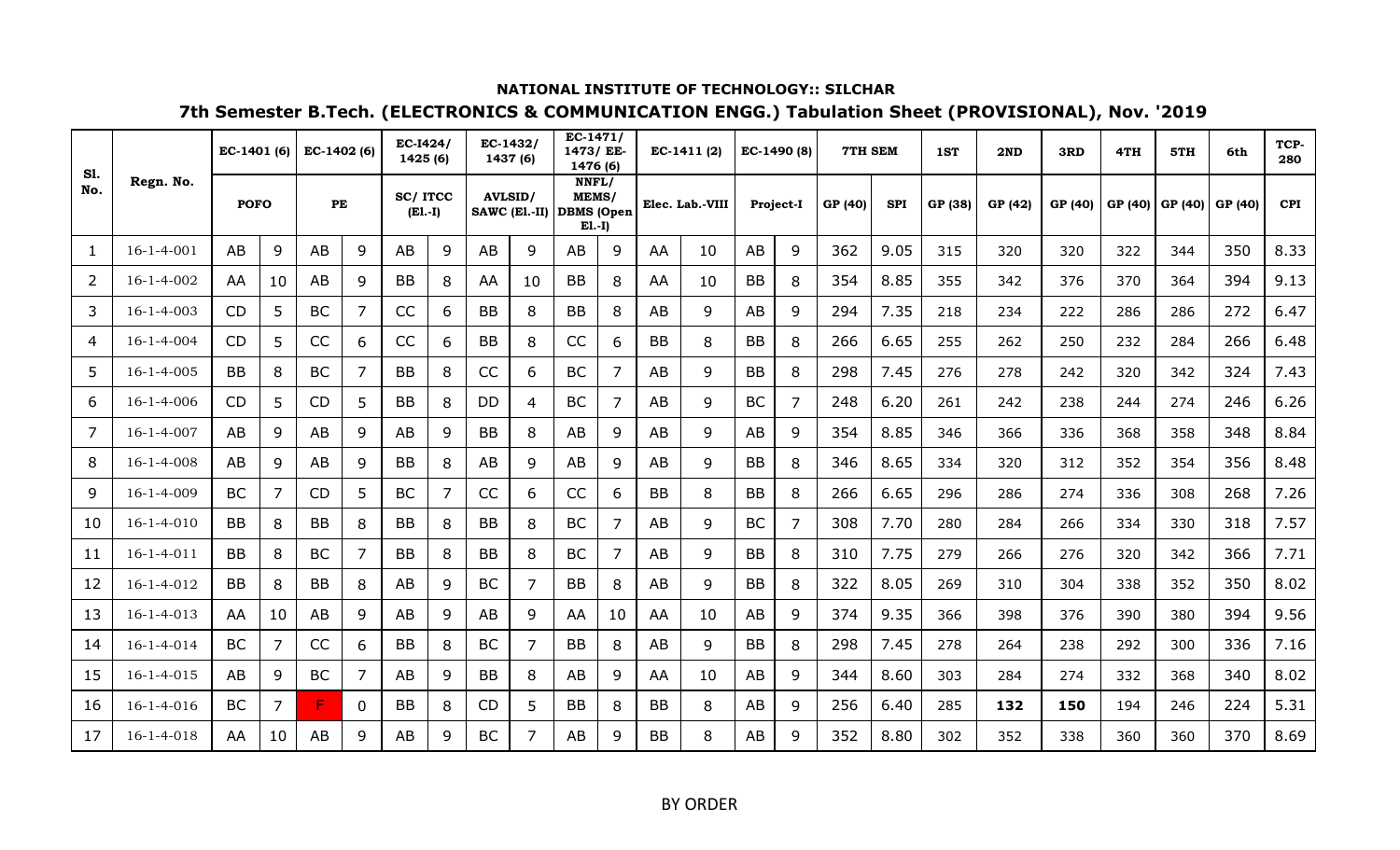| <b>S1.</b> |                    | EC-1401 (6) |                | $EC-1402(6)$ |                | <b>EC-I424/</b><br>1425 (6) |    |           | $EC-1432/$<br>1437 (6)                     | $EC-1471/$<br>1473/ EE-<br>1476 (6) |    |           | $EC-1411(2)$    |           | EC-1490 (8)      | 7TH SEM     |            | 1ST     | 2ND     | 3RD     | 4TH     | 5TH     | 6th     | TCP-<br>280 |
|------------|--------------------|-------------|----------------|--------------|----------------|-----------------------------|----|-----------|--------------------------------------------|-------------------------------------|----|-----------|-----------------|-----------|------------------|-------------|------------|---------|---------|---------|---------|---------|---------|-------------|
| No.        | Regn. No.          | <b>POFO</b> |                | PE           |                | <b>SC/ITCC</b><br>$(E1.-I)$ |    |           | <b>AVLSID/</b><br>SAWC (El.-II) DBMS (Open | NNFL/<br>MEMS/<br>$E1.-I)$          |    |           | Elec. Lab.-VIII |           | <b>Project-I</b> | GP (40)     | <b>SPI</b> | GP (38) | GP (42) | GP (40) | GP (40) | GP (40) | GP (40) | <b>CPI</b>  |
| 18         | $16 - 1 - 4 - 019$ | AA          | 10             | AB           | 9              | <b>BB</b>                   | 8  | <b>BB</b> | 8                                          | <b>BB</b>                           | 8  | AB        | 9               | AB        | 9                | 348         | 8.70       | 301     | 298     | 280     | 344     | 364     | 364     | 8.21        |
| 19         | $16 - 1 - 4 - 020$ | <b>BC</b>   | 7              | CC           | 6              | CC                          | 6  | <b>CD</b> | 5                                          | CC                                  | 6  | AB        | 9               | CC        | 6                | 246         | 6.15       | 204     | 240     | 242     | 264     | 250     | 276     | 6.15        |
| 20         | $16 - 1 - 4 - 021$ |             | ##             |              | ##             |                             | ## |           | ###                                        |                                     | ## |           | <b>FALSE</b>    |           | ###              | $\mathbf 0$ | 0.00       | 224     | 128     | 112     | 172     | 208     | 110     | 3.41        |
| 21         | 16-1-4-022         | AA          | 10             | AB           | 9              | <b>BB</b>                   | 8  | AA        | 10                                         | AB                                  | 9  | AA        | 10              | <b>BB</b> | 8                | 360         | 9.00       | 310     | 318     | 336     | 368     | 346     | 372     | 8.61        |
| 22         | $16 - 1 - 4 - 023$ | <b>BB</b>   | 8              | <b>BC</b>    | $\overline{7}$ | <b>BB</b>                   | 8  | <b>BC</b> | 7                                          | <b>BB</b>                           | 8  | AB        | 9               | <b>BB</b> | 8                | 310         | 7.75       | 294     | 356     | 320     | 344     | 322     | 320     | 8.09        |
| 23         | $16 - 1 - 4 - 024$ | AB          | 9              | <b>BC</b>    | $\overline{7}$ | <b>BB</b>                   | 8  | AA        | 10                                         | AA                                  | 10 | AA        | 10              | <b>BB</b> | 8                | 348         | 8.70       | 269     | 286     | 290     | 346     | 326     | 310     | 7.77        |
| 24         | $16 - 1 - 4 - 025$ | AA          | 10             | AB           | 9              | AB                          | 9  | AA        | 10                                         | <b>BB</b>                           | 8  | AB        | 9               | AB        | 9                | 366         | 9.15       | 265     | 278     | 250     | 344     | 352     | 338     | 7.83        |
| 25         | $16 - 1 - 4 - 026$ | BB          | 8              | CD           | 5              | AB                          | 9  | AB        | 9                                          | BB                                  | 8  | AA        | 10              | AB        | 9                | 326         | 8.15       | 215     | 268     | 244     | 322     | 324     | 316     | 7.20        |
| 26         | $16 - 1 - 4 - 027$ | <b>BC</b>   | 7              | F.           | $\Omega$       | <b>BC</b>                   | 7  | CD        | 5                                          | CC                                  | 6  | <b>BB</b> | 8               | <b>BC</b> | $\overline{7}$   | 222         | 5.55       | 210     | 238     | 274     | 266     | 308     | 292     | 6.46        |
| 27         | $16 - 1 - 4 - 028$ | <b>BC</b>   | 7              | <b>BC</b>    | 7              | <b>BC</b>                   | 7  | <b>CD</b> | 5                                          | <b>CC</b>                           | 6  | <b>BB</b> | 8               | CC        | 6                | 256         | 6.40       | 219     | 230     | 266     | 282     | 268     | 260     | 6.36        |
| 28         | $16 - 1 - 4 - 029$ | BB          | 8              | <b>BC</b>    | 7              | AA                          | 10 | <b>BC</b> | 7                                          | <b>BB</b>                           | 8  | AB        | 9               | AB        | 9                | 330         | 8.25       | 300     | 328     | 302     | 340     | 350     | 344     | 8.19        |
| 29         | $16 - 1 - 4 - 030$ | AB          | 9              | <b>BB</b>    | 8              | AB                          | 9  | <b>BB</b> | 8                                          | AB                                  | 9  | AB        | 9               | <b>BB</b> | 8                | 340         | 8.50       | 271     | 290     | 288     | 360     | 374     | 364     | 8.17        |
| 30         | $16 - 1 - 4 - 031$ | AB          | 9              | <b>BC</b>    | $\overline{7}$ | AB                          | 9  | <b>BB</b> | 8                                          | <b>BB</b>                           | 8  | AB        | 9               | AB        | 9                | 336         | 8.40       | 282     | 276     | 280     | 292     | 306     | 298     | 7.39        |
| 31         | 16-1-4-032         | AA          | 10             | AB           | 9              | AA                          | 10 | AB        | 9                                          | <b>BB</b>                           | 8  | <b>BB</b> | 8               | AA        | 10               | 372         | 9.30       | 344     | 360     | 320     | 338     | 370     | 370     | 8.84        |
| 32         | $16 - 1 - 4 - 033$ | AB          | 9              | CC           | 6              | <b>BC</b>                   | 7  | CC        | 6                                          | <b>BB</b>                           | 8  | AB        | 9               | <b>BB</b> | 8                | 298         | 7.45       | 255     | 252     | 218     | 258     | 274     | 292     | 6.60        |
| 33         | $16 - 1 - 4 - 034$ | <b>BB</b>   | 8              | <b>BB</b>    | 8              | <b>BB</b>                   | 8  | CC        | 6                                          | <b>CD</b>                           | 5  | <b>BB</b> | 8               | <b>BB</b> | 8                | 290         | 7.25       | 313     | 294     | 288     | 304     | 322     | 336     | 7.67        |
| 34         | $16 - 1 - 4 - 036$ | <b>BC</b>   | $\overline{7}$ | <b>CC</b>    | 6              | <b>BC</b>                   | 7  | <b>CC</b> | 6                                          | <b>BC</b>                           |    | <b>BB</b> | 8               | <b>BC</b> | $\overline{7}$   | 270         | 6.75       | 254     | 232     | 234     | 286     | 318     | 278     | 6.69        |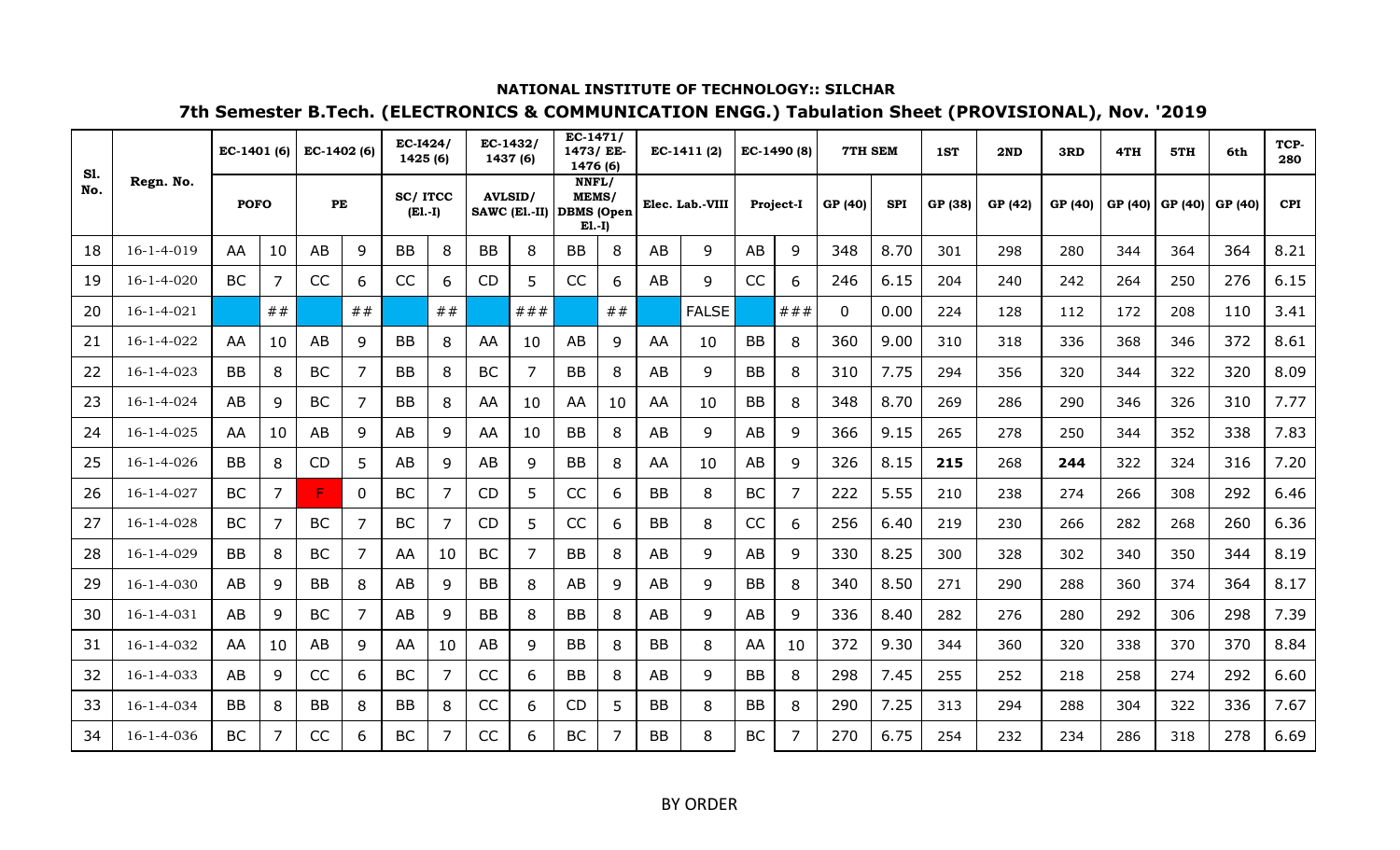| <b>S1.</b> |                    | EC-1401 (6) |                | EC-1402 (6) |                | EC-I424/<br>1425(6)  |   | EC-1432/       | 1437 (6)                 | $EC-1471/$<br>1473/ EE-<br>1476 (6) |    |           | EC-1411 (2)     |           | EC-1490 (8) | 7TH SEM |            | 1ST     | 2ND     | 3RD     | 4TH     | 5TH     | 6th     | TCP-<br>280 |
|------------|--------------------|-------------|----------------|-------------|----------------|----------------------|---|----------------|--------------------------|-------------------------------------|----|-----------|-----------------|-----------|-------------|---------|------------|---------|---------|---------|---------|---------|---------|-------------|
| No.        | Regn. No.          | <b>POFO</b> |                | PE          |                | SC/ITCC<br>$(E1.-I)$ |   | <b>AVLSID/</b> | SAWC (El.-II) DBMS (Open | NNFL/<br>MEMS/<br>$E1.-I)$          |    |           | Elec. Lab.-VIII |           | Project-I   | GP (40) | <b>SPI</b> | GP (38) | GP (42) | GP (40) | GP (40) | GP (40) | GP (40) | <b>CPI</b>  |
| 35         | $16 - 1 - 4 - 037$ | AB          | 9              | CC          | 6              | <b>BC</b>            | 7 | <b>BB</b>      | 8                        | BB                                  | 8  | AA        | 10              | AB        | 9           | 320     | 8.00       | 313     | 324     | 252     | 204     | 298     | 322     | 7.26        |
| 36         | $16 - 1 - 4 - 038$ | <b>BC</b>   | 7              | <b>BB</b>   | 8              | CC                   | 6 | BC             |                          | BB                                  | 8  | AB        | 9               | <b>BB</b> | 8           | 298     | 7.45       | 299     | 310     | 302     | 322     | 330     | 342     | 7.87        |
| 37         | 16-1-4-039         | AB          | 9              | BB          | 8              | AB                   | 9 | <b>BB</b>      | 8                        | <b>BB</b>                           | 8  | AB        | 9               | <b>BB</b> | 8           | 334     | 8.35       | 348     | 298     | 302     | 344     | 350     | 364     | 8.36        |
| 38         | $16 - 1 - 4 - 040$ | AB          | 9              | BB          | 8              | AB                   | 9 | AA             | 10                       | AA                                  | 10 | AB        | 9               | AB        | 9           | 366     | 9.15       | 274     | 276     | 288     | 320     | 358     | 366     | 8.03        |
| 39         | $16 - 1 - 4 - 041$ | AB          | 9              | BC          | 7              | AB                   | 9 | AA             | 10                       | AA                                  | 10 | AB        | 9               | AB        | 9           | 360     | 9.00       | 286     | 272     | 288     | 300     | 348     | 344     | 7.85        |
| 40         | 16-1-4-042         | AB          | 9              | CC          | 6              | <b>BB</b>            | 8 | AA             | 10                       | AB                                  | 9  | AB        | 9               | AB        | 9           | 342     | 8.55       | 285     | 290     | 268     | 316     | 316     | 324     | 7.65        |
| 41         | $16 - 1 - 4 - 043$ | BB          | 8              | <b>BC</b>   | 7              | <b>BB</b>            | 8 | BC             | 7                        | BC                                  | 7  | AB        | 9               | <b>BB</b> | 8           | 304     | 7.60       | 237     | 234     | 258     | 300     | 328     | 334     | 7.13        |
| 42         | $16 - 1 - 4 - 044$ | CD          | 5              | <b>CD</b>   | 5              | BC                   | 7 | AB             | 9                        | DD                                  | 4  | AB        | 9               | BC        | 7           | 254     | 6.35       | 240     | 196     | 204     | 184     | 244     | 262     | 5.66        |
| 43         | $16 - 1 - 4 - 045$ | <b>BC</b>   | 7              | <b>BB</b>   | 8              | AB                   | 9 | AB             | 9                        | AA                                  | 10 | AB        | 9               | <b>BB</b> | 8           | 340     | 8.50       | 325     | 304     | 338     | 326     | 304     | 330     | 8.10        |
| 44         | $16 - 1 - 4 - 046$ | AA          | 10             | AB          | 9              | AB                   | 9 | AB             | 9                        | BC                                  | 7  | AB        | 9               | AB        | 9           | 354     | 8.85       | 314     | 376     | 372     | 376     | 358     | 364     | 8.98        |
| 45         | $16 - 1 - 4 - 047$ | BC          | $\overline{7}$ | DD          | 4              | <b>BC</b>            | 7 | DD             | 4                        | AA                                  | 10 | <b>BB</b> | 8               | <b>BB</b> | 8           | 272     | 6.80       | 249     | 310     | 296     | 312     | 306     | 302     | 7.31        |
| 46         | $16 - 1 - 4 - 048$ | BB          | 8              | AB          | 9              | <b>BB</b>            | 8 | <b>BB</b>      | 8                        | CC                                  | 6  | AA        | 10              | <b>BB</b> | 8           | 318     | 7.95       | 271     | 296     | 298     | 336     | 322     | 334     | 7.77        |
| 47         | $16 - 1 - 4 - 049$ | BB          | 8              | CC          | 6              | AB                   | 9 | <b>CD</b>      | 5                        | BB                                  | 8  | AB        | 9               | AB        | 9           | 306     | 7.65       | 313     | 300     | 288     | 290     | 304     | 328     | 7.60        |
| 48         | $16 - 1 - 4 - 050$ | BB          | 8              | BC          | $\overline{7}$ | AB                   | 9 | AB             | 9                        | <b>BB</b>                           | 8  | AB        | 9               | <b>BB</b> | 8           | 328     | 8.20       | 300     | 316     | 258     | 306     | 304     | 326     | 7.64        |
| 49         | $16 - 1 - 4 - 051$ | BC          | 7              | DD          | 4              | <b>BC</b>            | 7 | <b>BB</b>      | 8                        | CC                                  | 6  | BB        | 8               | <b>BB</b> | 8           | 272     | 6.80       | 249     | 304     | 242     | 290     | 296     | 294     | 6.95        |
| 50         | 16-1-4-052         | CC          | 6              | CC          | 6              | <b>BB</b>            | 8 | <b>CC</b>      | 6                        | AB                                  | q  | AB        | 9               | AB        | 9           | 300     | 7.50       | 286     | 320     | 280     | 306     | 320     | 294     | 7.52        |
| 51         | $16 - 1 - 4 - 053$ | <b>BB</b>   | 8              | <b>BC</b>   | 7              | <b>BB</b>            | 8 | BB             | 8                        | <b>BC</b>                           |    | <b>BB</b> | 8               | <b>BC</b> | 7           | 300     | 7.50       | 223     | 250     | 248     | 260     | 266     | 304     | 6.61        |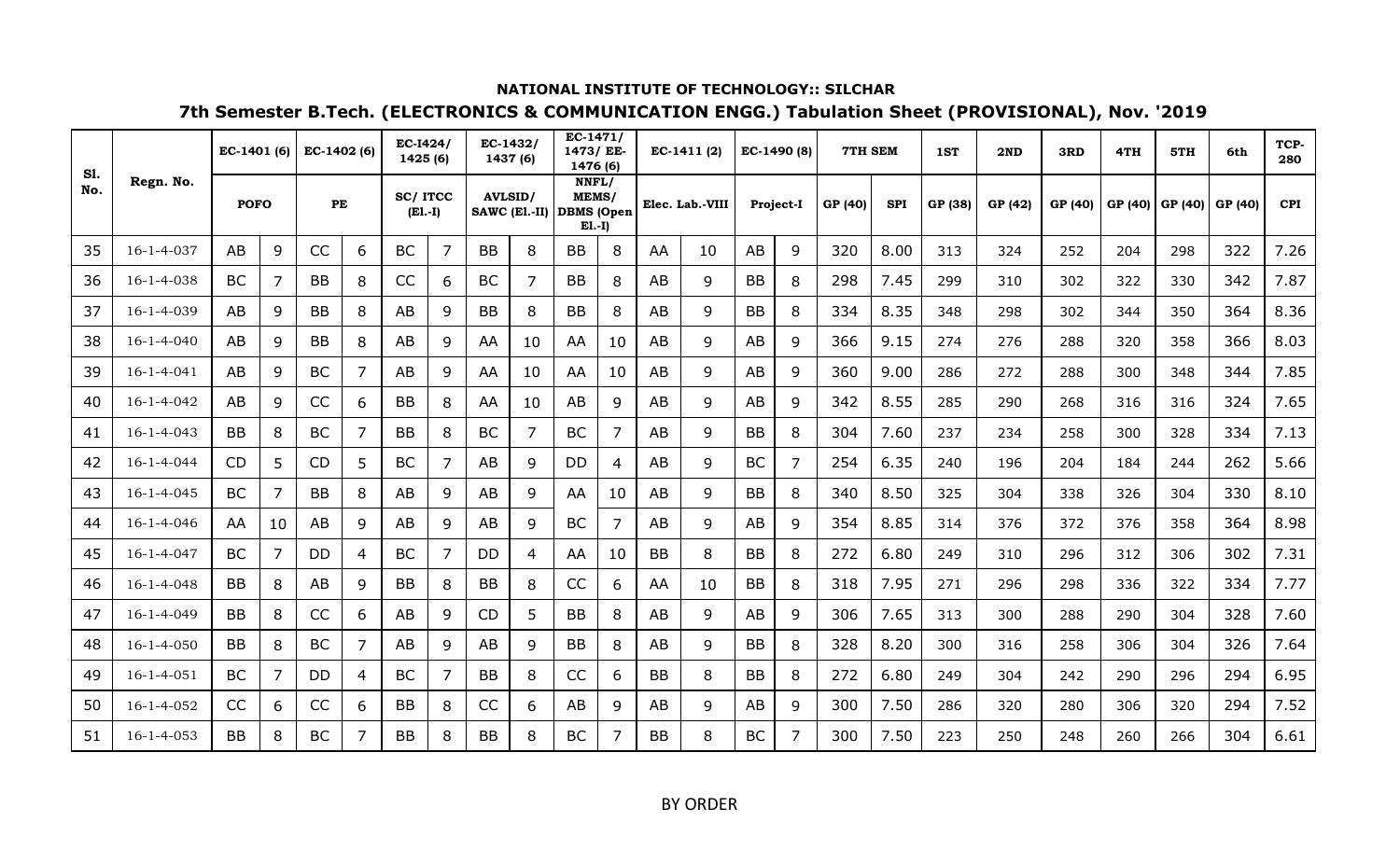| <b>S1.</b> |                    | EC-1401 (6) |                | EC-1402 (6) |                | EC-I424/<br>1425(6)  |          | EC-1432/       | 1437 (6)                 | $EC-1471/$<br>1473/ EE-<br>1476 (6) |                |           | EC-1411 (2)     |           | EC-1490 (8)      | 7TH SEM |            | 1ST     | 2ND     | 3RD     | 4TH     | 5TH     | 6th     | TCP-<br>280 |
|------------|--------------------|-------------|----------------|-------------|----------------|----------------------|----------|----------------|--------------------------|-------------------------------------|----------------|-----------|-----------------|-----------|------------------|---------|------------|---------|---------|---------|---------|---------|---------|-------------|
| No.        | Regn. No.          | <b>POFO</b> |                | PE          |                | SC/ITCC<br>$(E1.-I)$ |          | <b>AVLSID/</b> | SAWC (El.-II) DBMS (Open | NNFL/<br>MEMS/<br>$E1.-I)$          |                |           | Elec. Lab.-VIII |           | <b>Project-I</b> | GP (40) | <b>SPI</b> | GP (38) | GP (42) | GP (40) | GP (40) | GP (40) | GP (40) | <b>CPI</b>  |
| 52         | $16 - 1 - 4 - 054$ | <b>BC</b>   | 7              | AB          | 9              | AB                   | 9        | AB             | 9                        | <b>BB</b>                           | 8              | AB        | 9               | <b>AB</b> | 9                | 342     | 8.55       | 299     | 304     | 272     | 306     | 306     | 342     | 7.75        |
| 53         | $16 - 1 - 4 - 055$ | AA          | 10             | AB          | 9              | <b>BB</b>            | 8        | AB             | 9                        | <b>BC</b>                           | 7              | <b>BB</b> | 8               | AB        | 9                | 346     | 8.65       | 260     | 326     | 344     | 368     | 354     | 378     | 8.49        |
| 54         | $16 - 1 - 4 - 056$ | <b>BB</b>   | 8              | AB          | 9              | <b>BB</b>            | 8        | AB             | 9                        | <b>BC</b>                           | $\overline{7}$ | AB        | 9               | AB        | 9                | 336     | 8.40       | 294     | 322     | 312     | 316     | 338     | 344     | 8.08        |
| 55         | $16 - 1 - 4 - 057$ | AA          | 10             | AA          | 10             | AA                   | 10       | AA             | 10                       | AA                                  | 10             | AA        | 10              | AA        | 10               | 400     | 10.00      | 342     | 362     | 362     | 384     | 388     | 386     | 9.37        |
| 56         | $16 - 1 - 4 - 058$ | AA          | 10             | AA          | 10             | AB                   | 9        | AA             | 10                       | AA                                  | 10             | AA        | 10              | <b>BB</b> | 8                | 378     | 9.45       | 287     | 306     | 318     | 330     | 366     | 370     | 8.41        |
| 57         | $16-1-4-059$       | AA          | 10             | <b>BB</b>   | 8              | AB                   | 9        | AA             | 10                       | <b>BB</b>                           | 8              | AA        | 10              | AB        | 9                | 362     | 9.05       | 333     | 362     | 356     | 386     | 370     | 358     | 9.03        |
| 58         | $16 - 1 - 4 - 060$ | F.          | $\Omega$       | E           | $\Omega$       | F                    | $\Omega$ | F              | $\Omega$                 | <b>BC</b>                           | 7              | <b>BB</b> | 8               | <b>BB</b> | 8                | 122     | 3.05       | 222     | 242     | 208     | 206     | 208     | 214     | 5.08        |
| 59         | $16 - 1 - 4 - 061$ | BB          | 8              | CC          | 6              | <b>BB</b>            | 8        | <b>BC</b>      | 7                        | <b>BB</b>                           | 8              | AB        | 9               | AB        | 9                | 312     | 7.80       | 256     | 314     | 268     | 322     | 346     | 322     | 7.64        |
| 60         | 16-1-4-062         | DD          | 4              | <b>BC</b>   | 7              | <b>BB</b>            | 8        | AB             | 9                        | <b>BB</b>                           | 8              | AB        | 9               | AB        | 9                | 306     | 7.65       | 317     | 362     | 296     | 314     | 324     | 284     | 7.87        |
| 61         | $16-1-4-063$       | <b>BC</b>   | 7              | CD          | 5              | <b>BC</b>            | 7        | AB             | 9                        | <b>BB</b>                           | 8              | AA        | 10              | AB        | 9                | 308     | 7.70       | 248     | 314     | 278     | 308     | 342     | 304     | 7.51        |
| 62         | $16 - 1 - 4 - 064$ | <b>BB</b>   | 8              | <b>BC</b>   | 7              | <b>BB</b>            | 8        | AB             | 9                        | AB                                  | 9              | AB        | 9               | AB        | 9                | 336     | 8.40       | 294     | 316     | 288     | 294     | 330     | 296     | 7.69        |
| 63         | $16 - 1 - 4 - 065$ | CD          | 5              | <b>DD</b>   | $\overline{4}$ | CC                   | 6        | <b>BB</b>      | 8                        | <b>BC</b>                           | 7              | AB        | 9               | <b>BC</b> | $\overline{7}$   | 254     | 6.35       | 233     | 232     | 222     | 270     | 296     | 248     | 6.27        |
| 64         | $16 - 1 - 4 - 066$ | <b>BC</b>   | $\overline{7}$ | F           | $\Omega$       | <b>BC</b>            | 7        | <b>BB</b>      | 8                        | CD                                  | 5              | AB        | 9               | <b>BB</b> | 8                | 244     | 6.10       | 249     | 286     | 238     | 288     | 294     | 324     | 6.87        |
| 65         | $16 - 1 - 4 - 067$ | <b>BC</b>   | 7              | <b>BC</b>   | $\overline{7}$ | <b>BB</b>            | 8        | AB             | 9                        | CC                                  | 6              | AB        | 9               | <b>BB</b> | 8                | 304     | 7.60       | 233     | 242     | 208     | 260     | 312     | 288     | 6.60        |
| 66         | $16 - 1 - 4 - 069$ | CC          | 6              | F.          | $\mathbf{0}$   | <b>BB</b>            | 8        | AB             | 9                        | <b>BC</b>                           | 7              | AA        | 10              | <b>BB</b> | 8                | 264     | 6.60       | 218     | 206     | 204     | 210     | 292     | 248     | 5.86        |
| 67         | $16 - 1 - 4 - 070$ | CD          | 5              | CC          | 6              | <b>BB</b>            | 8        | <b>BB</b>      | 8                        | <b>BC</b>                           | 7              | AB        | 9               | <b>BB</b> | 8                | 286     | 7.15       | 224     | 250     | 236     | 278     | 314     | 300     | 6.74        |
| 68         | $16 - 1 - 4 - 071$ | <b>CC</b>   | 6              | <b>CC</b>   | 6              | <b>BB</b>            | 8        | AA             | 10                       | <b>BC</b>                           | 7              | <b>BB</b> | 8               | <b>BC</b> | $\overline{7}$   | 294     | 7.35       | 241     | 250     | 288     | 312     | 340     | 314     | 7.28        |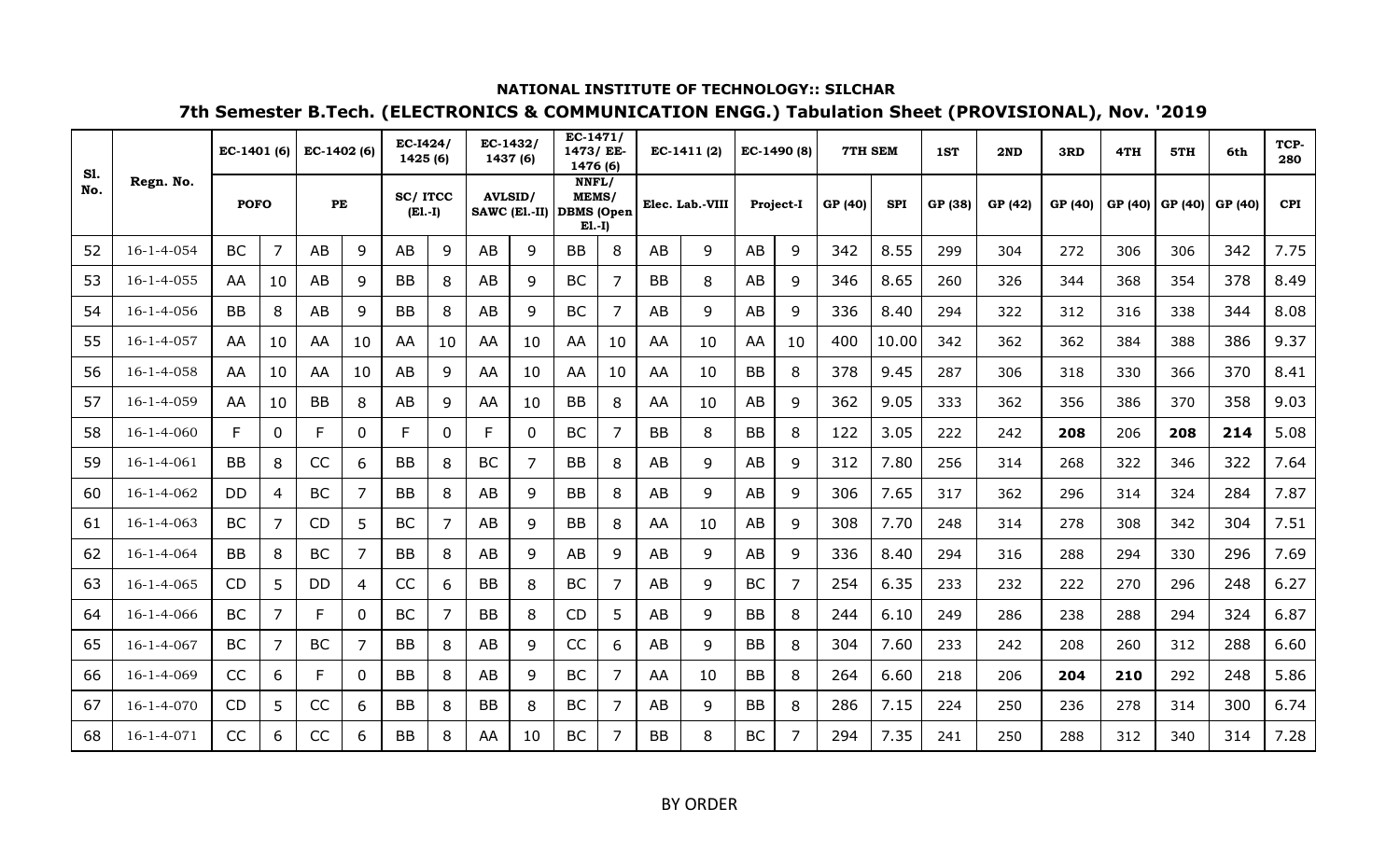| <b>S1.</b> |                    | EC-1401 (6)    |                | $EC-1402(6)$ |                | <b>EC-I424/</b><br>1425(6)  |   | $EC-1432/$ | 1437 (6)                                   | $EC-1471/$<br>1473/ EE-<br>1476 (6) |    |           | $EC-1411(2)$    |           | EC-1490 (8)      | 7TH SEM |            | 1ST     | 2ND     | 3RD     | 4TH     | 5TH     | 6th     | TCP-<br>280 |
|------------|--------------------|----------------|----------------|--------------|----------------|-----------------------------|---|------------|--------------------------------------------|-------------------------------------|----|-----------|-----------------|-----------|------------------|---------|------------|---------|---------|---------|---------|---------|---------|-------------|
| No.        | Regn. No.          | <b>POFO</b>    |                | PE           |                | <b>SC/ITCC</b><br>$(E1.-I)$ |   |            | <b>AVLSID/</b><br>SAWC (El.-II) DBMS (Open | NNFL/<br>MEMS/<br>$E1.-I)$          |    |           | Elec. Lab.-VIII |           | <b>Project-I</b> | GP (40) | <b>SPI</b> | GP (38) | GP (42) | GP (40) | GP (40) | GP (40) | GP (40) | <b>CPI</b>  |
| 69         | $16 - 1 - 4 - 072$ | <b>BC</b>      | 7              | <b>BB</b>    | 8              | <b>BB</b>                   | 8 | AA         | 10                                         | AB                                  | 9  | AB        | 9               | AB        | 9                | 342     | 8.55       | 304     | 326     | 314     | 330     | 336     | 314     | 8.09        |
| 70         | $16 - 1 - 4 - 073$ | DD             | 4              | <b>CD</b>    | 5              | <b>BB</b>                   | 8 | <b>BB</b>  | 8                                          | CC                                  | 6  | AB        | 9               | <b>BB</b> | 8                | 268     | 6.70       | 230     | 226     | 158     | 116     | 254     | 228     | 5.29        |
| 71         | $16 - 1 - 4 - 074$ | CC             | 6              | CC           | 6              | <b>BB</b>                   | 8 | AB         | 9                                          | <b>BC</b>                           | 7  | AB        | 9               | AB        | 9                | 306     | 7.65       | 250     | 264     | 286     | 332     | 354     | 320     | 7.54        |
| 72         | $16 - 1 - 4 - 075$ | <b>BC</b>      | $\overline{7}$ | <b>BC</b>    | 7              | <b>BB</b>                   | 8 | AB         | 9                                          | <b>BC</b>                           | 7  | <b>BB</b> | 8               | <b>BB</b> | 8                | 308     | 7.70       | 272     | 294     | 268     | 300     | 310     | 306     | 7.35        |
| 73         | $16 - 1 - 4 - 076$ | <b>BB</b>      | 8              | <b>BC</b>    | $\overline{7}$ | <b>BB</b>                   | 8 | AB         | 9                                          | <b>BC</b>                           |    | AB        | 9               | <b>BB</b> | 8                | 316     | 7.90       | 254     | 278     | 226     | 300     | 290     | 306     | 7.04        |
| 74         | $16 - 1 - 4 - 077$ | <b>DD</b>      | $\overline{4}$ | CC           | 6              | <b>BB</b>                   | 8 | <b>BC</b>  | 7                                          | <b>CC</b>                           | 6. | AB        | 9               | <b>BB</b> | 8                | 268     | 6.70       | 218     | 206     | 186     | 230     | 244     | 262     | 5.76        |
| 75         | $16 - 1 - 4 - 078$ | <b>BB</b>      | 8              | <b>BC</b>    | 7              | <b>BB</b>                   | 8 | AB         | 9                                          | AB                                  | 9  | AB        | 9               | AB        | 9                | 336     | 8.40       | 319     | 328     | 308     | 322     | 316     | 306     | 7.98        |
| 76         | 16-1-4-079         | BC             | 7              | CD           | 5              | <b>BB</b>                   | 8 | <b>CD</b>  | 5                                          | BB                                  | 8  | AA        | 10              | AB        | 9                | 290     | 7.25       | 274     | 298     | 252     | 274     | 282     | 286     | 6.99        |
| 77         | $16 - 1 - 4 - 080$ | AB             | 9              | AA           | 10             | AB                          | 9 | <b>BC</b>  | 7                                          | AA                                  | 10 | AB        | 9               | AB        | 9                | 360     | 9.00       | 319     | 382     | 316     | 336     | 348     | 352     | 8.62        |
| 78         | $16 - 1 - 4 - 081$ | <b>BB</b>      | 8              | <b>BB</b>    | 8              | <b>BB</b>                   | 8 | AB         | 9                                          | BB                                  | 8  | AB        | 9               | AB        | 9                | 336     | 8.40       | 273     | 340     | 276     | 308     | 360     | 354     | 8.03        |
| 79         | 16-1-4-082         | <b>BC</b>      | $\overline{7}$ | <b>BC</b>    | 7              | <b>BB</b>                   | 8 | <b>BC</b>  | 7                                          | <b>BB</b>                           | 8  | <b>BB</b> | 8               | AB        | 9                | 310     | 7.75       | 287     | 284     | 232     | 298     | 288     | 286     | 7.09        |
| 80         | $16 - 1 - 4 - 083$ | AB             | 9              | <b>BB</b>    | 8              | AB                          | 9 | AA         | 10                                         | <b>BC</b>                           |    | <b>BB</b> | 8               | AB        | 9                | 346     | 8.65       | 316     | 326     | 302     | 346     | 310     | 318     | 8.09        |
| 81         | $16 - 1 - 4 - 084$ | AB             | 9              | <b>BB</b>    | 8              | AB                          | 9 | AA         | 10                                         | AB                                  | 9  | <b>BB</b> | 8               | <b>BB</b> | 8                | 350     | 8.75       | 312     | 328     | 306     | 324     | 330     | 338     | 8.17        |
| 82         | $16 - 1 - 4 - 085$ | AB             | 9              | CC           | 6              | AB                          | 9 | <b>BB</b>  | 8                                          | <b>BB</b>                           | 8  | <b>BB</b> | 8               | AB        | 9                | 328     | 8.20       | 319     | 342     | 304     | 324     | 346     | 296     | 8.07        |
| 83         | $16 - 1 - 4 - 086$ | <b>BC</b>      | $\overline{7}$ | <b>BC</b>    | 7              | <b>BB</b>                   | 8 | AB         | 9                                          | <b>BB</b>                           | 8  | AB        | 9               | AB        | $\mathsf{q}$     | 324     | 8.10       | 338     | 320     | 274     | 324     | 340     | 334     | 8.05        |
| 84         | $16 - 1 - 4 - 087$ | D <sub>D</sub> | 4              | <b>BC</b>    | $\overline{7}$ | <b>BC</b>                   | 7 | <b>BC</b>  | 7                                          | <b>BB</b>                           | 8  | AB        | 9               | <b>BB</b> | 8                | 280     | 7.00       | 301     | 346     | 308     | 342     | 336     | 338     | 8.04        |
| 85         | $16 - 1 - 4 - 088$ | <b>CD</b>      | 5              | <b>CC</b>    | 6              | <b>BB</b>                   | 8 | AB         | 9                                          | AB                                  | q  | AB        | 9               | <b>BB</b> | 8                | 304     | 7.60       | 303     | 314     | 290     | 332     | 318     | 308     | 7.75        |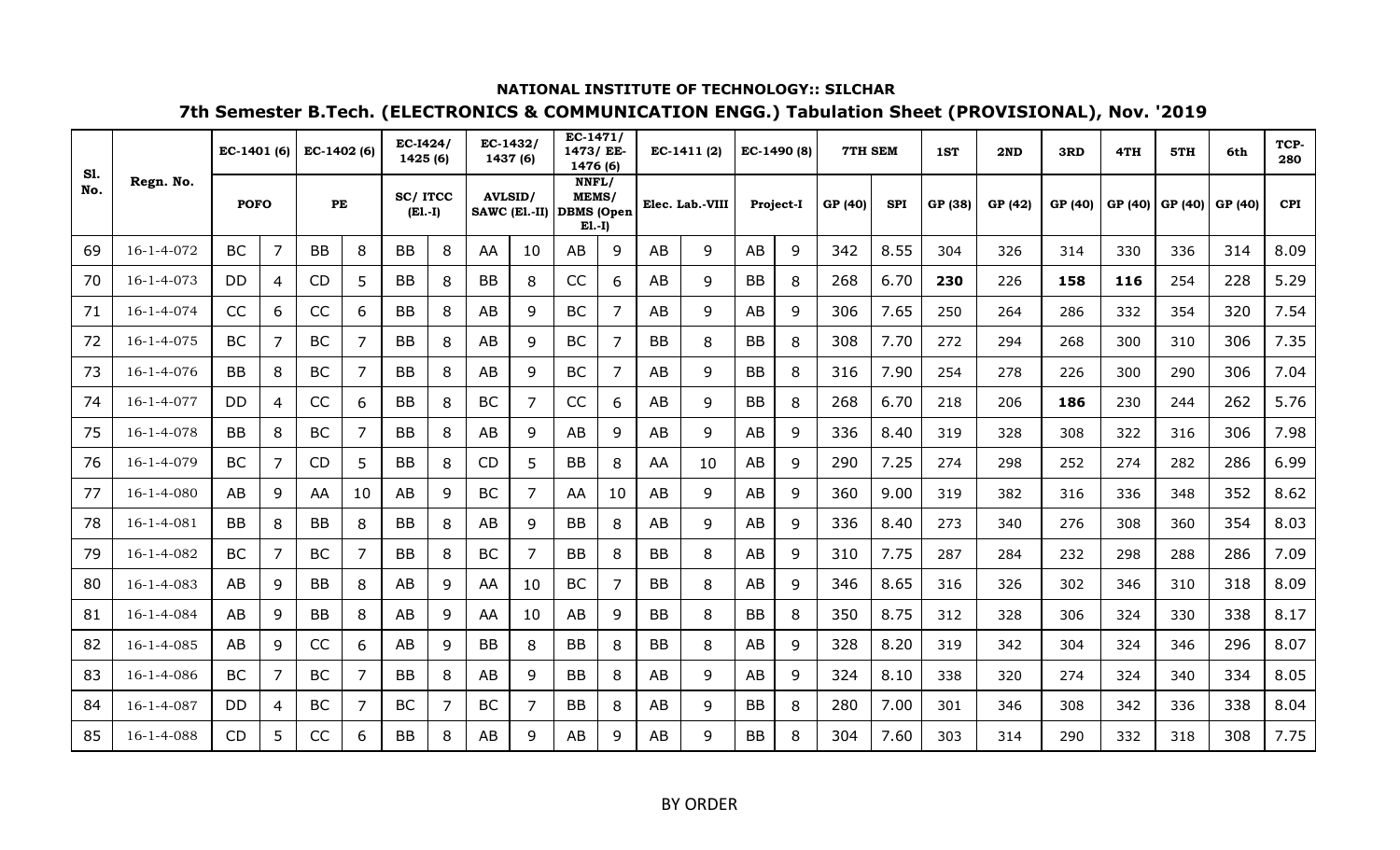| <b>S1.</b> |                    | EC-1401 (6) |                | EC-1402 (6) |          | EC-I424/<br>1425 (6) |    |                | EC-1432/<br>1437 (6)     | $EC-1471/$<br>1473/ EE-<br>1476 (6) |   |           | EC-1411 (2)     | EC-1490 (8) |                  | 7TH SEM |            | 1ST     | 2ND     | 3RD     | 4TH     | 5TH     | 6th     | TCP-<br>280 |
|------------|--------------------|-------------|----------------|-------------|----------|----------------------|----|----------------|--------------------------|-------------------------------------|---|-----------|-----------------|-------------|------------------|---------|------------|---------|---------|---------|---------|---------|---------|-------------|
| No.        | Regn. No.          | <b>POFO</b> |                | PE          |          | SC/ITCC<br>$(E1.-I)$ |    | <b>AVLSID/</b> | SAWC (El.-II) DBMS (Open | NNFL/<br>MEMS/<br>$E1.-I)$          |   |           | Elec. Lab.-VIII |             | <b>Project-I</b> | GP (40) | <b>SPI</b> | GP (38) | GP (42) | GP (40) | GP (40) | GP (40) | GP (40) | <b>CPI</b>  |
| 86         | $16 - 1 - 4 - 089$ | CD          | 5              | F.          | $\Omega$ | <b>BC</b>            | 7  | <b>BC</b>      | 7                        | CD                                  | 5 | AB        | 9               | <b>BB</b>   | 8                | 226     | 5.65       | 172     | 206     | 176     | 230     | 248     | 222     | 5.29        |
| 87         | $16 - 1 - 4 - 090$ | CC          | 6              | CC          | 6        | <b>BC</b>            | 7  | AB             | 9                        | <b>BB</b>                           | 8 | <b>BB</b> | 8               | <b>BC</b>   | $\overline{7}$   | 288     | 7.20       | 245     | 302     | 258     | 300     | 306     | 244     | 6.94        |
| 88         | $16 - 1 - 4 - 091$ | CD          | 5              | CC          | 6        | AB                   | 9  | <b>BC</b>      | 7                        | <b>BB</b>                           | 8 | AB        | 9               | AB          | 9                | 300     | 7.50       | 288     | 284     | 298     | 308     | 314     | 318     | 7.54        |
| 89         | $16 - 1 - 4 - 093$ | <b>BB</b>   | 8              | CC          | 6        | <b>BB</b>            | 8  | <b>BC</b>      | 7                        | <b>BB</b>                           | 8 | AB        | 9               | AB          | 9                | 312     | 7.80       | 247     | 298     | 274     | 284     | 316     | 334     | 7.38        |
| 90         | $16 - 1 - 4 - 094$ | <b>DD</b>   | 4              | CC          | 6        | AB                   | 9  | <b>CD</b>      | 5                        | <b>BC</b>                           | 7 | AB        | 9               | <b>BB</b>   | 8                | 268     | 6.70       | 209     | 214     | 184     | 282     | 290     | 282     | 6.18        |
| 91         | $16 - 1 - 4 - 095$ | CD          | 5              | <b>CD</b>   | 5        | <b>BC</b>            | 7  | <b>BC</b>      | 7                        | <b>CD</b>                           | 5 | AB        | 9               | <b>BB</b>   | 8                | 256     | 6.40       | 258     | 232     | 206     | 220     | 208     | 202     | 5.65        |
| 92         | $16 - 1 - 4 - 096$ | AB          | 9              | <b>BB</b>   | 8        | <b>BB</b>            | 8  | <b>BB</b>      | 8                        | <b>BC</b>                           | 7 | <b>BB</b> | 8               | <b>BB</b>   | 8                | 320     | 8.00       | 343     | 338     | 310     | 330     | 336     | 332     | 8.25        |
| 93         | $16 - 1 - 4 - 097$ | AB          | 9              | <b>BB</b>   | 8        | <b>BB</b>            | 8  | <b>BB</b>      | 8                        | AB                                  | 9 | AB        | 9               | AB          | 9                | 342     | 8.55       | 317     | 346     | 280     | 346     | 346     | 342     | 8.28        |
| 94         | 16-1-4-098         | <b>BC</b>   | 7              | <b>BB</b>   | 8        | <b>BB</b>            | 8  | <b>BB</b>      | 8                        | <b>BC</b>                           | 7 | AB        | 9               | <b>BC</b>   | $\overline{7}$   | 302     | 7.55       | 331     | 330     | 344     | 346     | 362     | 360     | 8.48        |
| 95         | 16-1-4-099         | <b>BB</b>   | 8              | BB          | 8        | AB                   | 9  | <b>BB</b>      | 8                        | <b>BC</b>                           | 7 | AB        | 9               | AB          | 9                | 330     | 8.25       | 238     | 284     | 264     | 268     | 262     | 294     | 6.93        |
| 96         | $16 - 1 - 4 - 101$ | <b>DD</b>   | 4              | CC          | 6        | <b>BB</b>            | 8  | <b>CD</b>      | 5                        | <b>BC</b>                           | 7 | AA        | 10              | <b>BB</b>   | 8                | 264     | 6.60       | 253     | 266     | 228     | 258     | 304     | 284     | 6.63        |
| 97         | $16 - 1 - 4 - 102$ | BB          | 8              | <b>BB</b>   | 8        | <b>BB</b>            | 8  | <b>BB</b>      | 8                        | <b>BB</b>                           | 8 | AB        | 9               | AA          | 10               | 338     | 8.45       | 325     | 360     | 342     | 378     | 340     | 364     | 8.74        |
| 98         | $16 - 1 - 4 - 103$ | <b>BC</b>   | 7              | <b>BB</b>   | 8        | AB                   | 9  | AA             | 10                       | <b>BC</b>                           | 7 | AA        | 10              | <b>BB</b>   | 8                | 330     | 8.25       | 301     | 290     | 312     | 338     | 324     | 310     | 7.88        |
| 99         | $16 - 1 - 4 - 105$ | <b>BB</b>   | 8              | CC          | 6        | <b>BB</b>            | 8  | CC             | 6                        | <b>BB</b>                           | 8 | <b>BB</b> | 8               | AB          | 9                | 304     | 7.60       | 274     | 320     | 290     | 338     | 322     | 292     | 7.64        |
| 100        | $16 - 1 - 4 - 106$ | AB          | 9              | AB          | 9        | AB                   | 9  | AB             | 9                        | <b>BC</b>                           | 7 | AA        | 10              | AB          | $\mathsf{q}$     | 350     | 8.75       | 247     | 226     | 238     | 296     | 330     | 336     | 7.23        |
| 101        | $16 - 1 - 4 - 108$ | AB          | 9              | AB          | 9        | AB                   | 9  | <b>BB</b>      | 8                        | AB                                  | 9 | AA        | 10              | AB          | 9                | 356     | 8.90       | 306     | 324     | 332     | 376     | 376     | 368     | 8.71        |
| 102        | $16 - 1 - 4 - 110$ | <b>BC</b>   | $\overline{7}$ | <b>BC</b>   | 7        | AA                   | 10 | <b>BB</b>      | 8                        | <b>BB</b>                           |   | AA        | 10              | <b>AB</b>   | 9                | 332     | 8.30       | 296     | 276     | 322     | 330     | 308     | 330     | 7.84        |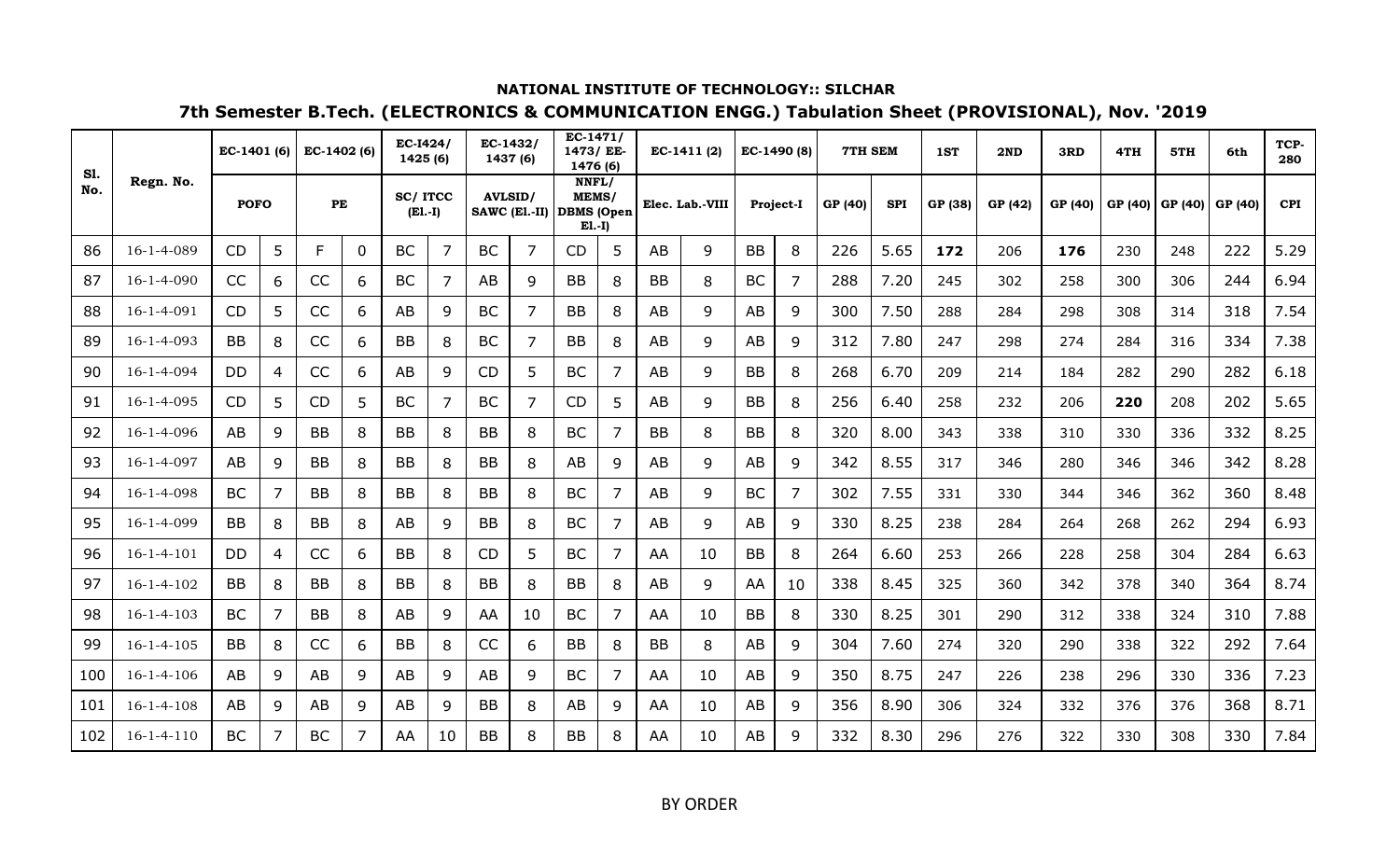| <b>S1.</b> |                    |             |                | EC-1401 (6) EC-1402 (6) |    | <b>EC-I424/</b><br>1425(6) |             |    | $EC-1432/$<br>1437 (6)                       | $EC-1471/$<br>1473/ EE-<br>1476 (6) |    |           | $EC-1411(2)$    |           | EC-1490 (8) | 7TH SEM     |            | 1ST     | 2ND     | 3RD | 4TH | 5TH | 6th                                   | TCP-<br>280 |
|------------|--------------------|-------------|----------------|-------------------------|----|----------------------------|-------------|----|----------------------------------------------|-------------------------------------|----|-----------|-----------------|-----------|-------------|-------------|------------|---------|---------|-----|-----|-----|---------------------------------------|-------------|
| No.        | Regn. No.          | <b>POFO</b> |                | PE                      |    | SC/ITCC<br>$(E1.-I)$       |             |    | <b>AVLSID/</b><br>SAWC (E1.-II)   DBMS (Open | NNFL/<br><b>MEMS/</b><br>$E1.-I)$   |    |           | Elec. Lab.-VIII |           | Project-I   | GP (40)     | <b>SPI</b> | GP (38) | GP (42) |     |     |     | GP (40)   GP (40)   GP (40)   GP (40) | <b>CPI</b>  |
| 103        | $16 - 1 - 4 - 111$ |             | $\overline{0}$ |                         | 0  |                            | $\mathbf 0$ |    |                                              | <b>DD</b>                           |    | <b>BB</b> | 8               | <b>BC</b> |             | 96          | 2.40       | 150     | 120     | 72  | 88  | 128 | 72                                    | 2.59        |
| 104        | $16 - 1 - 4 - 112$ |             | $\overline{0}$ |                         | ## |                            | ##          |    | # # #                                        |                                     | ## |           | $\mathbf 0$     |           | ###         | $\mathbf 0$ | 0.00       | 175     | 52      | 46  | 38  | 88  | $\mathbf 0$                           | 1.43        |
| 105        | $16 - 1 - 4 - 113$ | <b>BC</b>   |                | CD                      |    | <b>BB</b>                  | 8           | CC | h                                            | <b>BC</b>                           |    | AB        | 9               | <b>BB</b> | -8          | 280         | 7.00       | 238     | 226     | 206 | 252 | 270 | 260                                   | 6.19        |